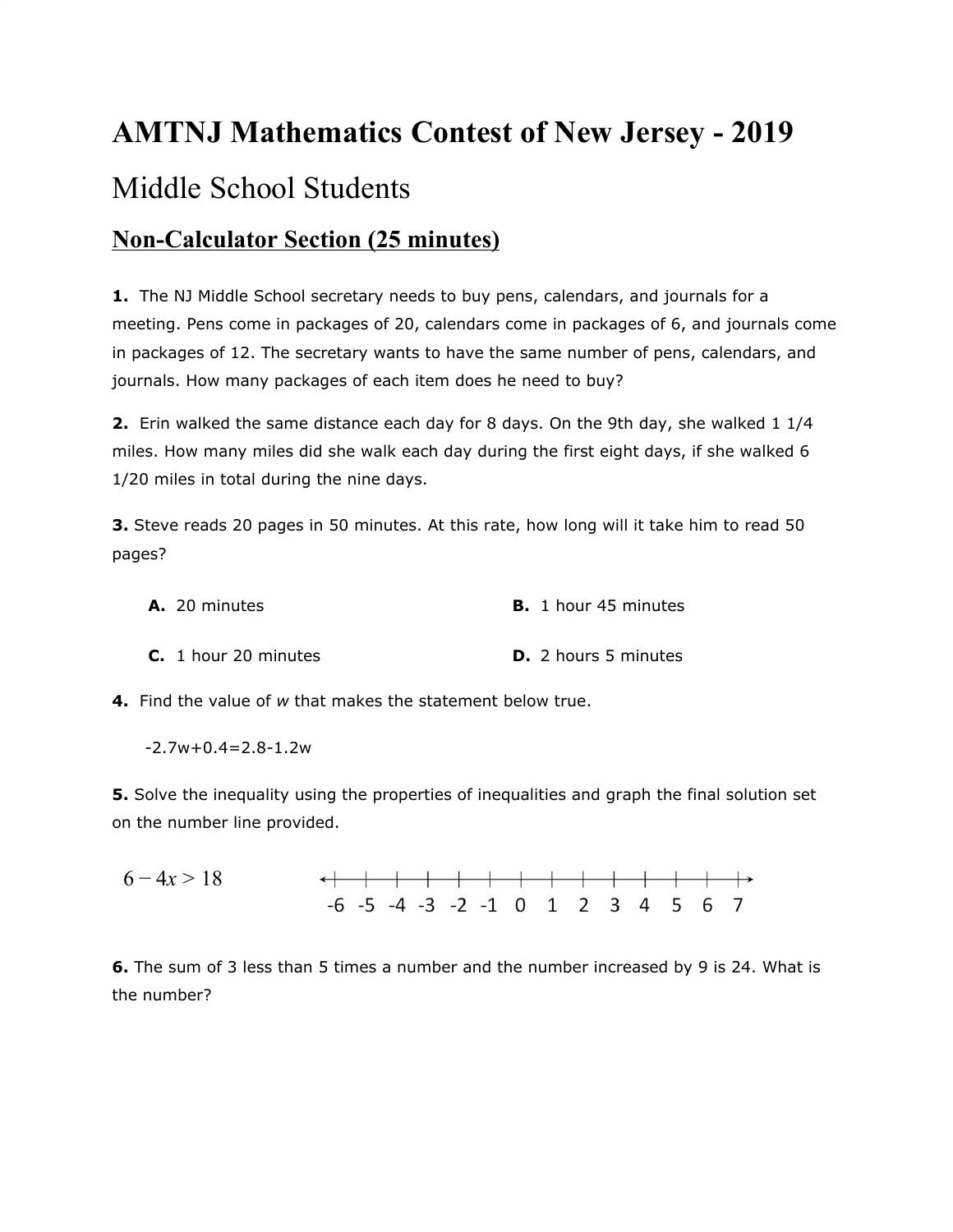**7.** The table represents the same relationship between x and y as the graph. Fill in the missing values in the table.



8. Write the slope-intercept form of the equation of the line through:  $(4, -1)$  and  $(0, -3)$ .

**9.** If you flip three fair coins, what is the probability that the first two flips will both be heads, and the third flip will be either heads or tails?

**A.** 
$$
\frac{1}{4}
$$
   
**B.**  $\frac{1}{2}$    
**C.** 1   
**D.**  $\frac{1}{8}$ 

**10.** Determine the following:  $[1 + 2 \div 3 \times 4] \times [9 \times (8 - 7) \div (6 + 5)]$ 

**11.** In eighth grade, the ratio of boys to girls was 5:4. After 3 more girls enrolled in the eighth grade, the ratio was 10:9. How many students are in the eighth grade now?

**A.** 57 **B.** 109

**C.** 54 **D.** 22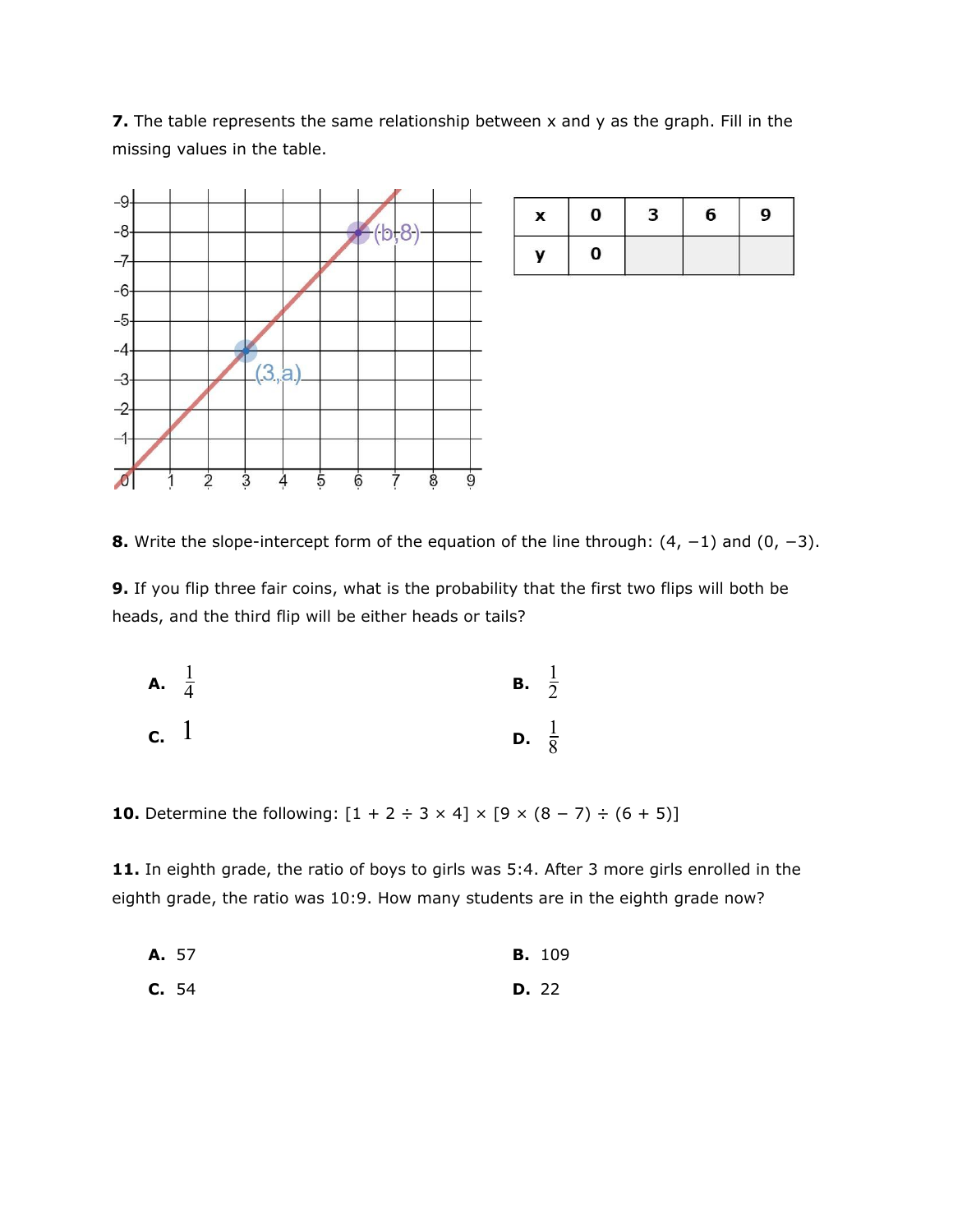**12.** If  $a + b = 18$  and  $a - b = 4$ , what is the value of  $2a - 3b$ 

**A.** 0 **B.** 5 **C.** 1 **D.** 3

13. Which of the following numbers could the point labeled A represent on the number line shown?



**14.** Calculate  $m \angle CMF$ .

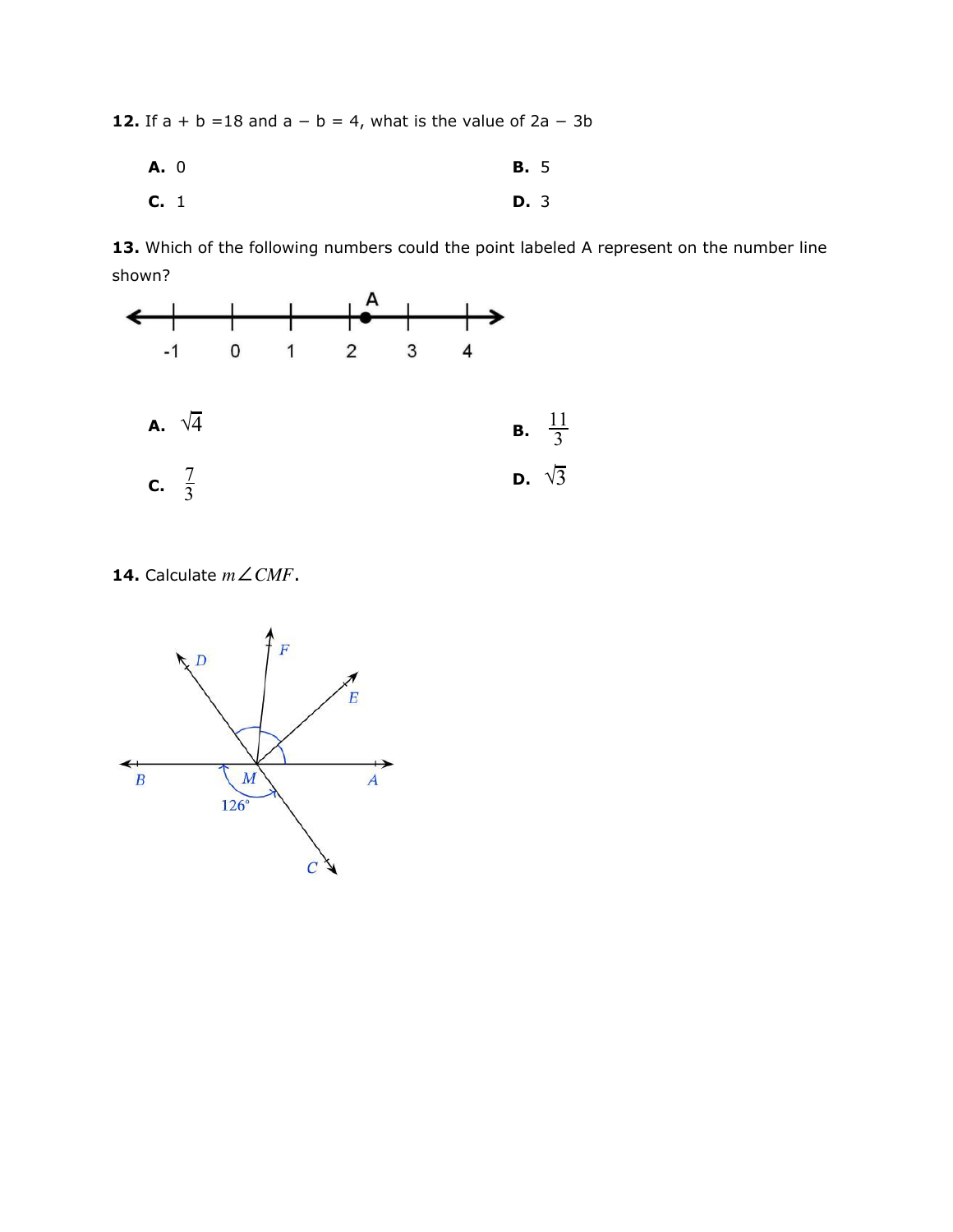## **Calculator Section (20 minutes)**

**15.** Michael, Rami, and Andres share a sum of money. Michael has 45% more money than Rami. Rami has 40% more money than Andres. If Andres has \$75, how much do the three friends have altogether?

**16**. Mr. Escalante has created a Fibonnacci-like sequence for his students.

$$
4, 5, 9, 14, 23, 37, \dots
$$

What number will be the 8th term of the sequence?

**17.** An empty container is being filled with water at the rate of 5 liters every 45 seconds and leaks water at the rate of one liter every 180 seconds. What is the quantity of water in the container after one hour?

| <b>A.</b> 400 liters | <b>B.</b> 380 liters |
|----------------------|----------------------|
| <b>C.</b> 100 liters | <b>D.</b> 500 liters |

**18.** Max has the following test grades: 85, 83, 99, and 95. If Max wants to ensure that his test average grade is at least 90%, what is the minimum score on the 5th test he has to receive?

**19.** Find the surface area of the shape below. Round your answer to the nearest tenth.



**C.** 288 sq feet **D.** 340 sq feet